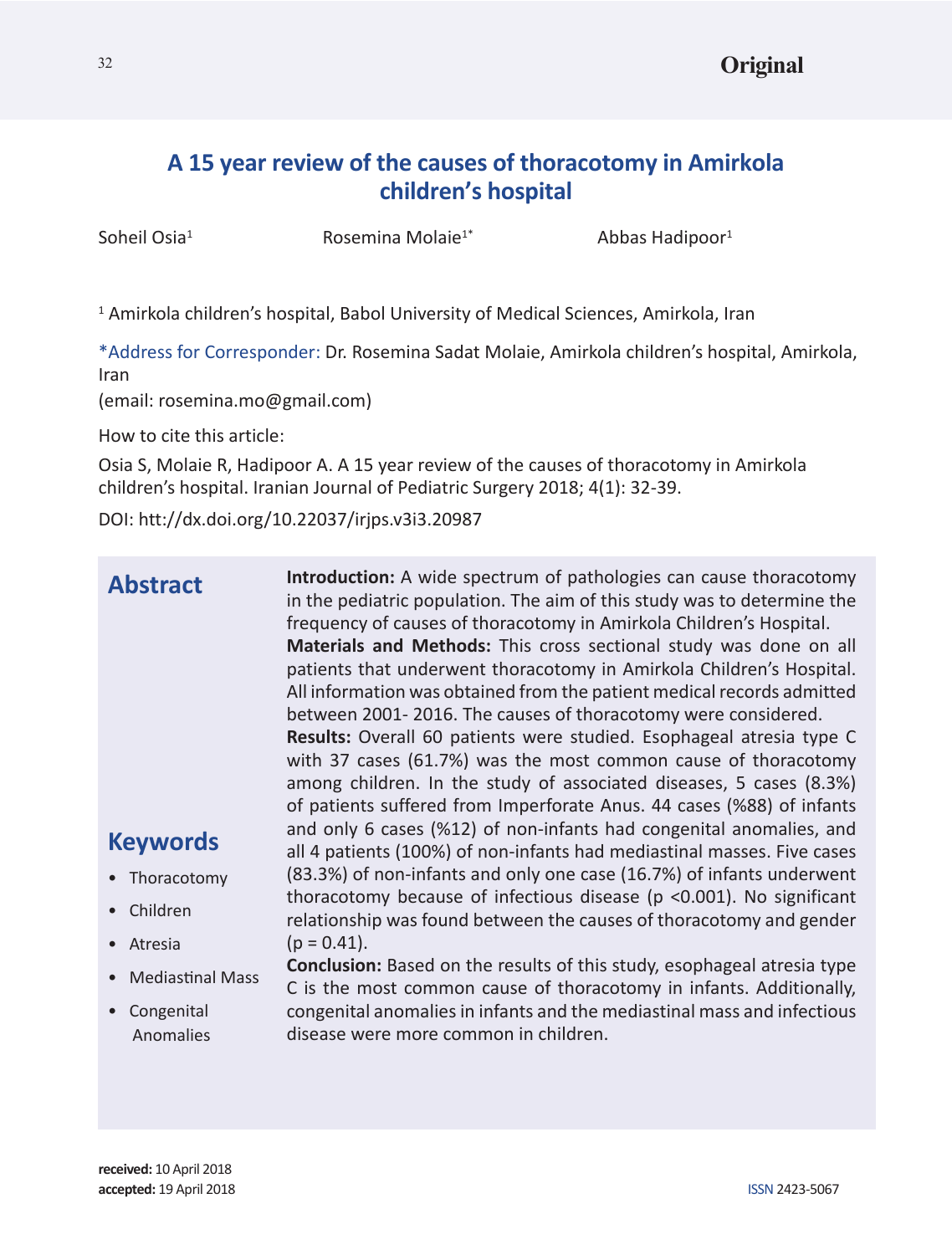# **Introduction**

Thoracotomy in children is an uncommon procedure. Overall four major groups of pediatric illnesses could be the cause of thoracotomy in children. Trauma, malignancies, congenital malformations and infections are the four major causes of thoracotomy in the pediatric population.<sup>1&2</sup> In some institutes immunodeficiency and open biopsy of lung and mediastinum are also considered as causes of thoracotomy.<sup>3</sup>

Among these; malignancies are the most common reason for Thoracotomy in children. Basically primary lung cancers are rare in this population and secondary malignancies are five times more common than primary causes.4 Of all the primary tumors, pleuropulmonary blastomas make up 57% and carcinoid tumors 14% of all the primary tumors in the pediatrics.<sup>5</sup>

Of course in the mentioned study a wide range of primary and secondary tumors were present. It should be considered that various lung cancers common in adults are rare events in the pediatric population.

Another group of causes of thoracotomy are congenital malformations. The overall prevalence of congenital pulmonary malformations is estimated to be about 30-42 in 100000.<sup>6</sup>Another group is throcaotomy due to infectious causes.

Other less common causes of thoracotomy include heart surgery, lung abscesses and chest traumas.<sup>7</sup>

At least seven different types of thoracotomy are present. The selection of the type of the procedure depends on the type and location of the pathology, the purpose of the surgery and the surgeon's experience. Other than open procedures, thoracoscopy is also widely used in the pediatric population.

In a study by Kanngiesser et al in 2004, metastasis

from Wilms tumor, osteosarcoma and pulmonary presentation of lymphoma and leukemia were reported as the most common oncologic causes of thoracotomy in children 1 . Also Eggli et al reported similar results as metastasis from wilms tumor and sarcomas for the most common secondary malignancies in pediatrics.<sup>8</sup>

In an article published by Colon in 2012, they reported a 10 year study of pulmonary anomalies in children. Eighty seven patients underwent thoracotomy in the course of the study, among them congenital cystic malformations made up 41%, bronchogenic cysts 19%, sequestration 13% and congenital lobar emphysema 12% of all the surgeries.<sup>9</sup>

In a comparison among immunocompromised and immunocompetent patients that was made by Tseng in 2001, thoracotomy was performed in 30 patients who had abscesses: resistant to medical treatment or patients who had fungal abscesses. Most of the patients requiring surgery for bacterial abscess were under 5 years old and the difference in type of abscess were the cause of different type of surgery in children with and without immunodeficiency.<sup>10</sup>

Eventually traumas are also one of the most common causes of thoracotomy in children.2

Since Amirkolla Children's Hospital is one of the major centers of pediatric surgery in north of Iran, we decided to collect statistical information on the prevalence and major cause of thoracotomy in the pediatric population so we could use this information to find the best method of prevention and to concentrate on the best way of treatment for these patients.

# **Materials and Methods**

In this cross sectional study, all the patients who underwent thoracotomy in the Amirkola Children's Hospital were selected as research cases. Inclusion criteria was patient's who underwent thoracotomy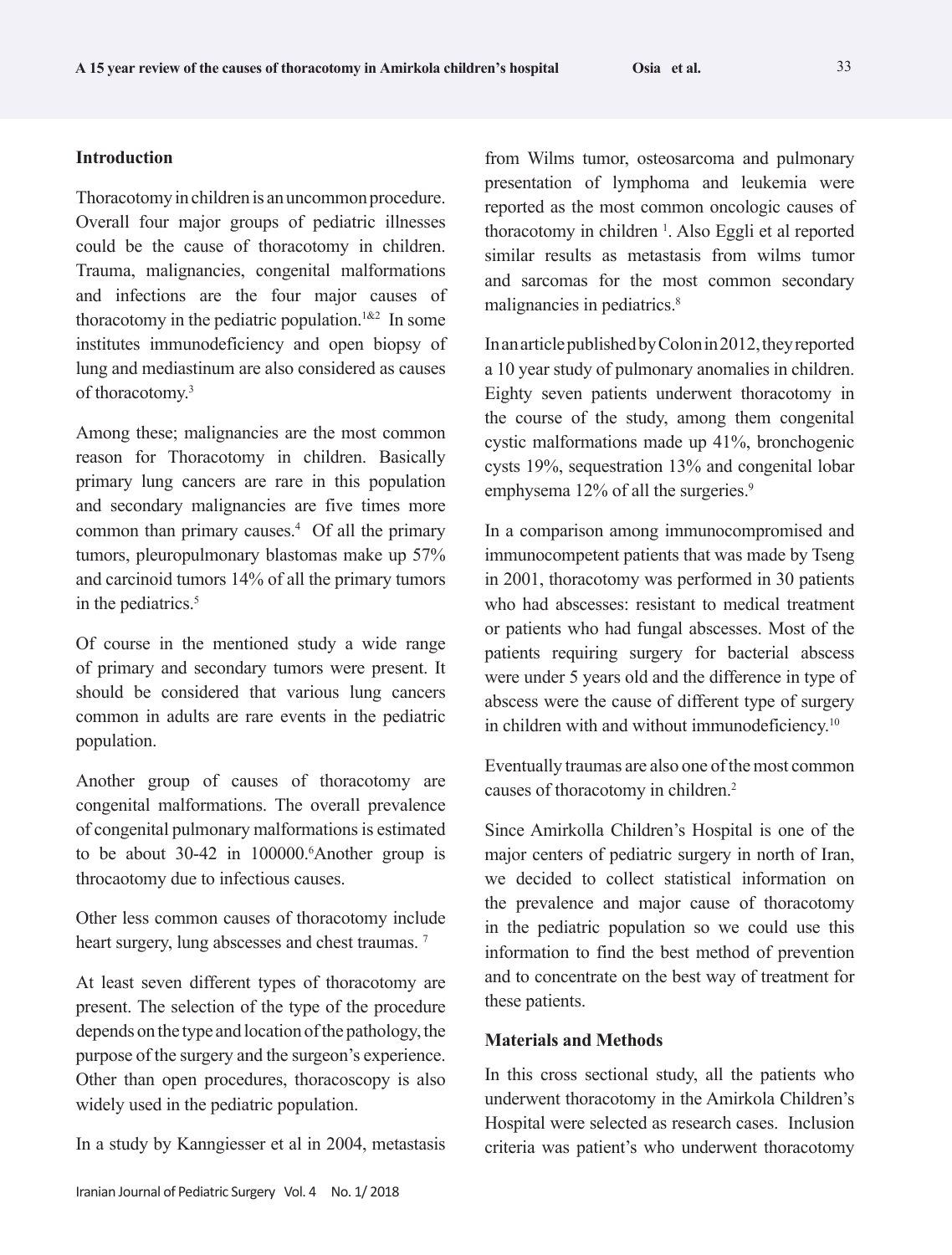during 2001-2016 and patient's who had incomplete files were excluded. Using the hospital archive, information was extracted from the patient's files. Age, sex, underlying disease, location of pathology and cause of thoracotomy were included in the study. The data was analyzed by SPSS V.22, T-test and Chi-square exam were used. P-value less than 0.05 was considered statistically significant.

#### **Results**

Overall 60 patients underwent thoracotomy. Forty one patients (68.3%) were male and 19 (31.7%) were female. The prevalence of causes of thoracotomy among the studied patients is shown in **Table 1**.

Among the 60 patients whom underwent thoracotomy, 37  $(61.7%)$  cases were due to type C esophageal atresia and 5 (8.3%) cases were due to esophageal atresia without fistula.

Associated illnesses were also observed in 20 (33.3%) of our cases. It should be mentioned that some of the patients had more than one associated anomalies. **Table 2** shows associated anomalies in our patients.

Of all our cases, 45 patients were neonates (less than 1 month old) and 15 were more than 1 month. The following chart evaluates the relationship between congenital anomalies, mediastinal masses and infection among neonates and older patients and there appears to be a meaningful relationship (p-value  $\leq 0.001$ ) between the cause of thoracotomy and the patient's age **Figure 1**.

Congenital anomalies were the cause of thoracotomy in 44 of 45 cases of neonates and 6 of 15 older cases. Mediastinal masses were the cause in 4 patients who were all more than 1 month old.

Only 1 neonate and 5 older patients underwent thoracotomy due to infectious disease.

The location of pathology in the 4 patients who had mediastinal masses were anterior mediastinum, the

| <b>Causes of thoracotomy</b>       | N              | $\frac{1}{2}$ |
|------------------------------------|----------------|---------------|
| Type C esophageal atresia          | 37             | 61.7          |
| Esophageal atresia without fistula | 5              | 8.3           |
| Emphysema                          | $\overline{4}$ | 6.7           |
| Empyema                            | 2              | 3.3           |
| Type H esophageal atresia          | 2              | 3.3           |
| Neuroblastoma                      | $\overline{2}$ | 3.3           |
| <b>Hydatid Cyst</b>                | $\overline{2}$ | 3.3           |
| Esophageal stricture               | $\mathbf{1}$   | 1.7           |
| Diaphragmatic paralysis            | 1              | 1.7           |
| Esophageal perforation             | 1              | 1.7           |
| Pulmonary Cyst                     | $\mathbf{1}$   | 1.7           |
| Pneumothorax                       | $\mathbf{1}$   | 1.7           |
| Teratoma                           | $\mathbf{1}$   | 1.7           |
| Total                              | 60             | 100           |

# **Table 1- Frequency of underlying causes of thoracotomy**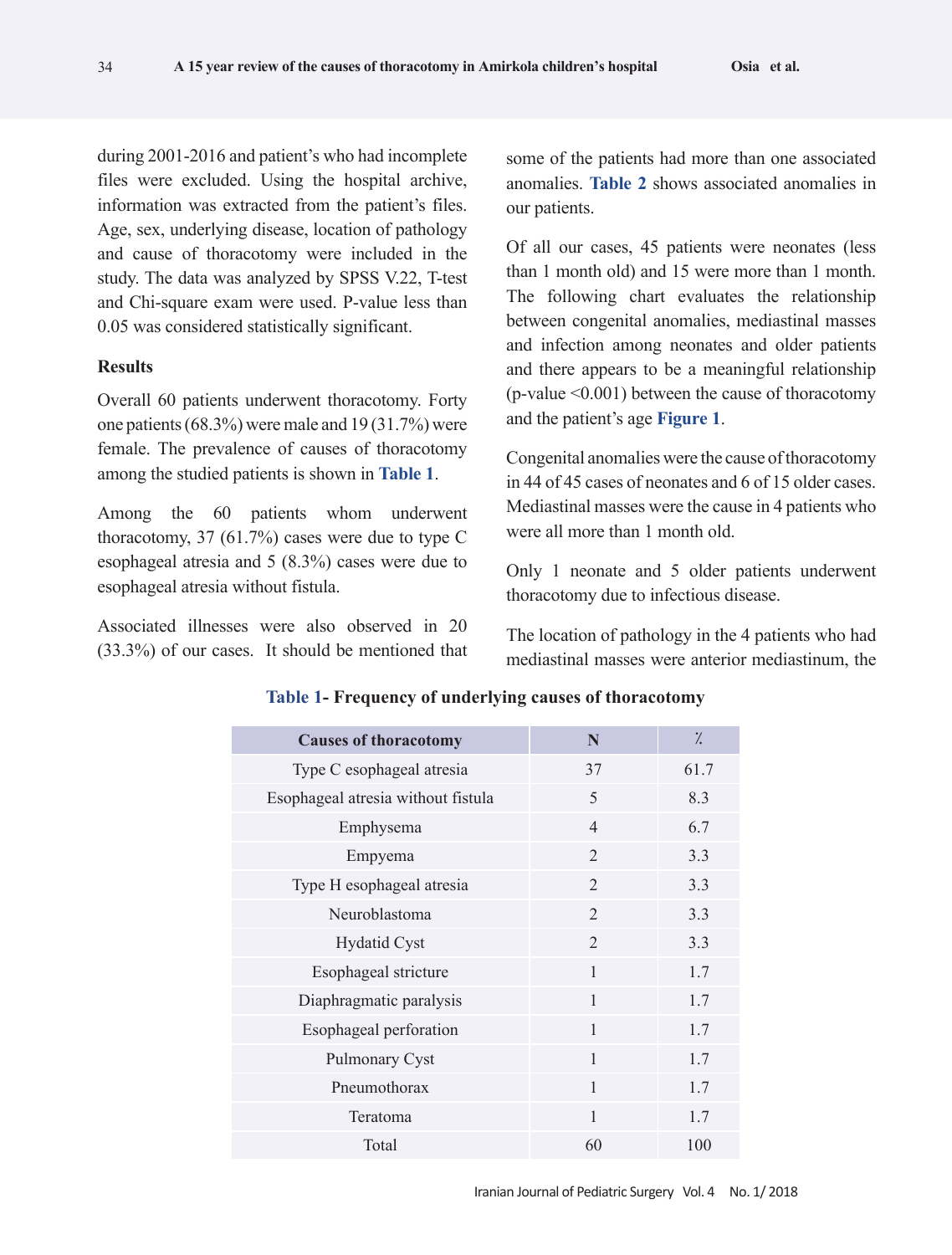| <b>Associated Anomalies</b>                         | N              | $\frac{0}{0}$ |
|-----------------------------------------------------|----------------|---------------|
| <b>Imperforated Anus</b>                            | 5              | 8.3           |
| Patent ductus arteriosus                            | $\mathfrak{Z}$ | 5             |
| Kidney Agenesis                                     | $\overline{3}$ | 5             |
| Pneumonia                                           | $\overline{2}$ | 3.3           |
| Ventricular Septal Defect                           | $\overline{2}$ | 3.3           |
| Club foot                                           | $\overline{2}$ | 3.3           |
| laryngomalacia                                      | $\overline{2}$ | 3.3           |
| Duodenal Atresia                                    | $\overline{2}$ | 3.3           |
| Polycystic Kidney Disease                           | $\mathbf{1}$   | 1.7           |
| Atelectasia                                         | $\mathbf{1}$   | 1.7           |
| Congenital Vocal Cord Paralysis                     | $\mathbf{1}$   | 1.7           |
| Ventriculomegalia                                   | $\mathbf{1}$   | 1.7           |
| Erb palsy                                           | $\mathbf{1}$   | 1.7           |
| Dextrocardia/ situs inversus                        | $\mathbf{1}$   | 1.7           |
| Intraventricular hemorrhage                         | $\mathbf{1}$   | 1.7           |
| Hypoplastic Kidney                                  | $\mathbf{1}$   | 1.7           |
| Atrial septal defect                                | $\mathbf{1}$   | 1.7           |
| no IVC                                              | $\mathbf{1}$   | 1.7           |
| Meckel's Diverticula+ Hypertrophic Pyloric stenosis | $\mathbf{1}$   | 1.7           |
| Ambiguous genitalia                                 | 1              | 1.7           |

#### **Table 2- Frequency of associated anomalies**

right lung, the left lung and the left pleura; each consisting of one case.

As for the site of infection in the six cases, one was in the right lung, one in the right pleural space and four in the left lung.

In **Table 3**, the causes of thoracotomy were evaluated in different genders, where it does not appear to have any significant relation (P-value= 0.41).

The relationship between congenital anomalies, mediastinal masses and infection were studied in both genders and between neonates and older patients. Thirty three cases (80.5%) of the male patients had congenital malformations, 2 cases (4.9%) mediastinal masses and 6 cases (14.6%) infection. On the other hand none of the female patients had infection, 2 (10.5%) had mediastinal masses and 17 (89.5%) had congenital malformations. Despite our findings, no meaningful relationship was found between the patient's sex and infection as a cause of thoracotomy (P-value=0.2). Then again between these three causes of thoracotomy, a significant relationship was found among neonates and older patients  $(P-value<0.001)$  where there was no mediastinal masses in neonates instead 44 cases (97.8%) of congenital malformations were found in them.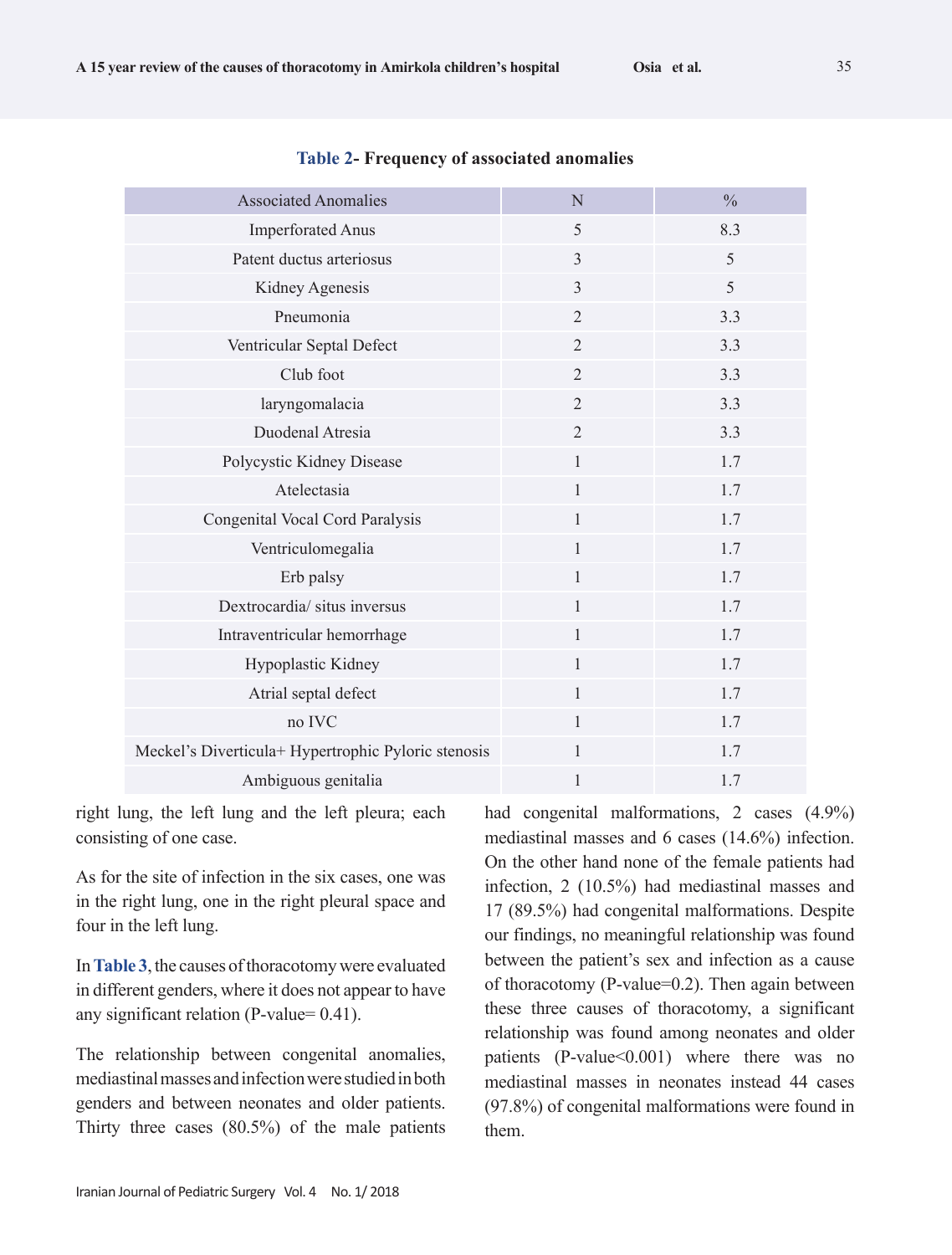

**Figure 1**: Frequency of different Etiologies for thoracotomy among neonates and older patients

# **Discussion**

36

The purpose of this study was to determine the frequency of the causes of thoracotomy in Amirkola Children's Hospital. Our analysis shows that type C esophageal atresia and esophageal atresia without

fistula are the most common cause of thoracotomy in the admitted patients in Amirkola hospital. Also more than 80% of the neonates undergoing thoracotomy had a type of congenital malformation, whereas all the older patients in our study had mediastinal masses. Therefore it is safe to conclude

|                                    | Girl              | <b>Boy</b> |
|------------------------------------|-------------------|------------|
| <b>Causes of thoracotomy</b>       | $N$ (%)           | $N$ (%)    |
| Empyema                            |                   | 2(100)     |
| Type C esophageal atresia          | 11(29.7)          | 26(70.3)   |
| Esophageal stricture               |                   | 1(100)     |
| Emphysema                          | 1(25)             | 3(75)      |
| Diaphragmatic paralysis            |                   | 1(100)     |
| Type H esophageal atresia          | 2(100)            |            |
| Esophageal perforation             | $\qquad \qquad -$ | 1(100)     |
| Esophageal atresia without fistula | 3(60)             | 2(40)      |
| Neuroblastoma                      | 1(50)             | 1(50)      |
| Pulmonary Cyst                     | 1(100)            |            |
| <b>Hydatid Cyst</b>                |                   | 2(100)     |
| Pneumothorax                       |                   | 1(100)     |
| Teratoma                           |                   | 1(100)     |

| Table3- Causes of thoracotomy according to different genders |  |  |
|--------------------------------------------------------------|--|--|
|--------------------------------------------------------------|--|--|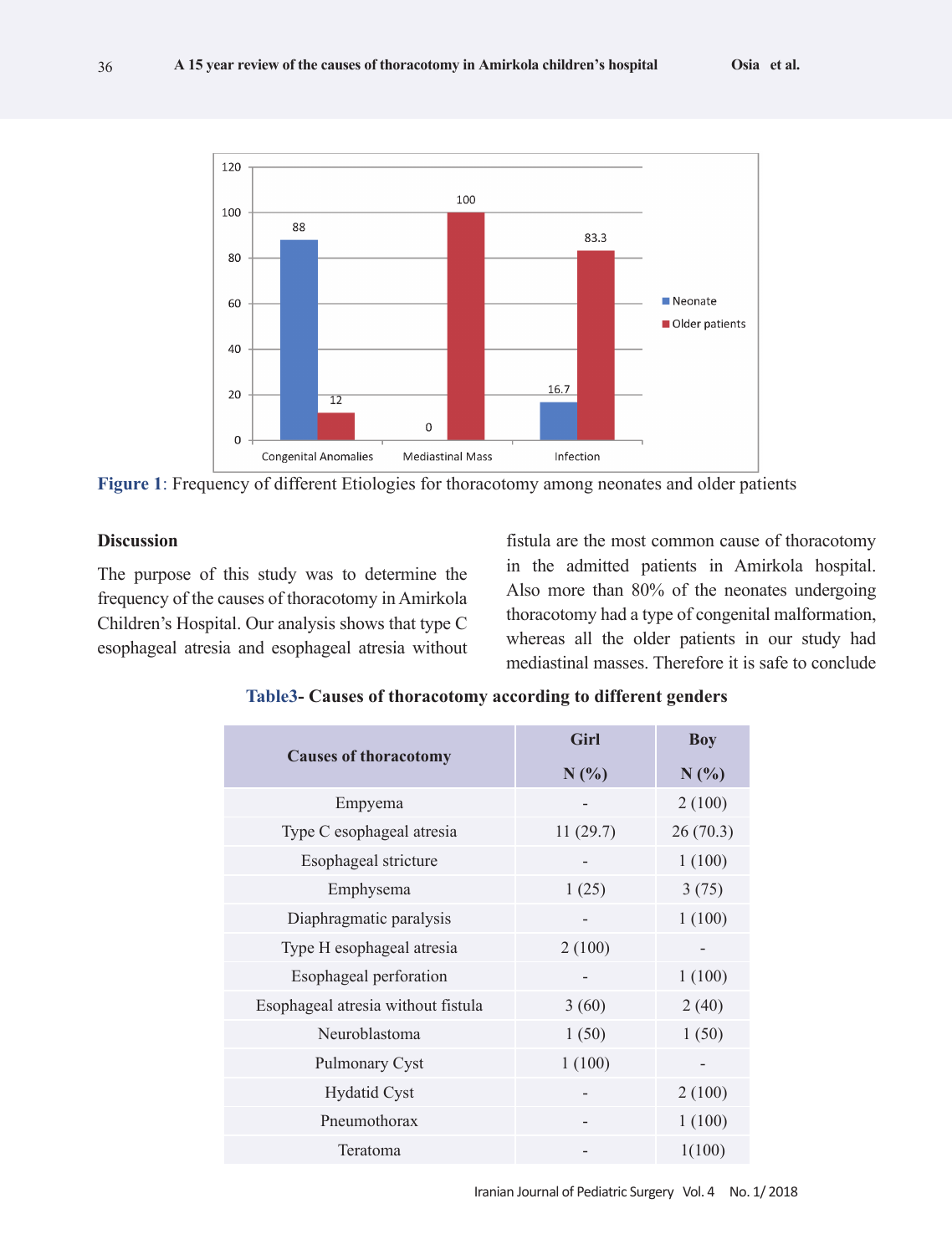that congenital malformations in neonates and mediastinal masses in older patients are much more common than other causes of thoracotomy.

Since respiratory complications after thoracotomy are common in neonates  $11$ , studying the frequency of causes of this surgery can be helpful in post operative management.

In our study; as expected; type C esophageal atresia was the most common cause of thoracotomy. Esophageal atresia is a common congenital malformation of the esophagus which is caused by congenital interruption in the esophageal formation.12 According to the literature, 1 in every 4000 neonates is involved.13 Type C esophageal atresia is composed of an obstructed upper esophagus with a distal trachoesophageal fistula whereas the second most common type is the nonfistulous type which the esophageal atresia has no fistula connecting it to the trachea<sup>15</sup>

In a study by Delshad and colleague, 13 cases (86.6%) of their patients had type C esophageal atresia and only 2 cases (13.4%) had esophageal atresia without fistula.14 In our study 61.7% had type C and only 8.3% had atresia without fistula, which is similar to thefindings of their study.

Mackinlay & colleagues found that the patient's who underwent thoracotomy due to esophageal atresia, which had no other congenital malformation would have a favorable long term outcome.<sup>16</sup> Overall the result of thoracotomy in patients with esophageal atresia is related to various other factors. Gupta et al in a study found that patients with congenital malformations and associated illnesses had longer recovery periods than other patients and also mentioned that continuous specialized care of these patients had a critical impact in the progress of their recovery.17

In 2007, Schmidt et al compared the result of type C

esophageal atresia in very low birth rate patients and neonates weighing more than 1500g. They reported that the course of treatment and recovery in the very low birth weight patients with atresia had poorer prognosis compared to patients weighing 1500g or more.<sup>18</sup>

Early diagnoses, patient's weight, rapid transfer to a pediatric surgery referral center, associated malformations and the patient's management before & after surgery are related to the patient's morbidity and mortality.19

In our study mediastinal masses were found in four of our patients who were more than 1 month old. Thoracic masses in children mainly occur in the mediastinum and include a wide range from benign cysts to malignant tumors. Surgical resection is the preferred treatment of mediastinal masses and tumors and is possible via thoracotomy.20 We found that neuroblastoma was the most common mediastinal mass. Overall among mediastinal masses, Cysts are uncommon and among mediastinal neoplasms, neurogenic tumors, hematopoietic & lymphatic malignancies and germ cell tumors are the most common mediastinal neoplasms in the pediatric population. Among the neurogenic tumors, neuroblastoma is the most common type 21,22 which are exactly similar to our findings.

In a study by Zhurilo et al, they reported that in the pediatric population, mediastinal masses were more common in the anterior mediastinum and the frequency of malignancy of these masses was higher than adult patients. Also since the diameter of the airways was smaller in children and were more flexible compared to adults, these lesions could result in acute respiratory emergencies and airway obstructions.23 In our study; of 4 cases of mediastinal masses, one case was in the anterior mediastinum. In another study by Haghi on the location of mediastinal masses, 45% were located in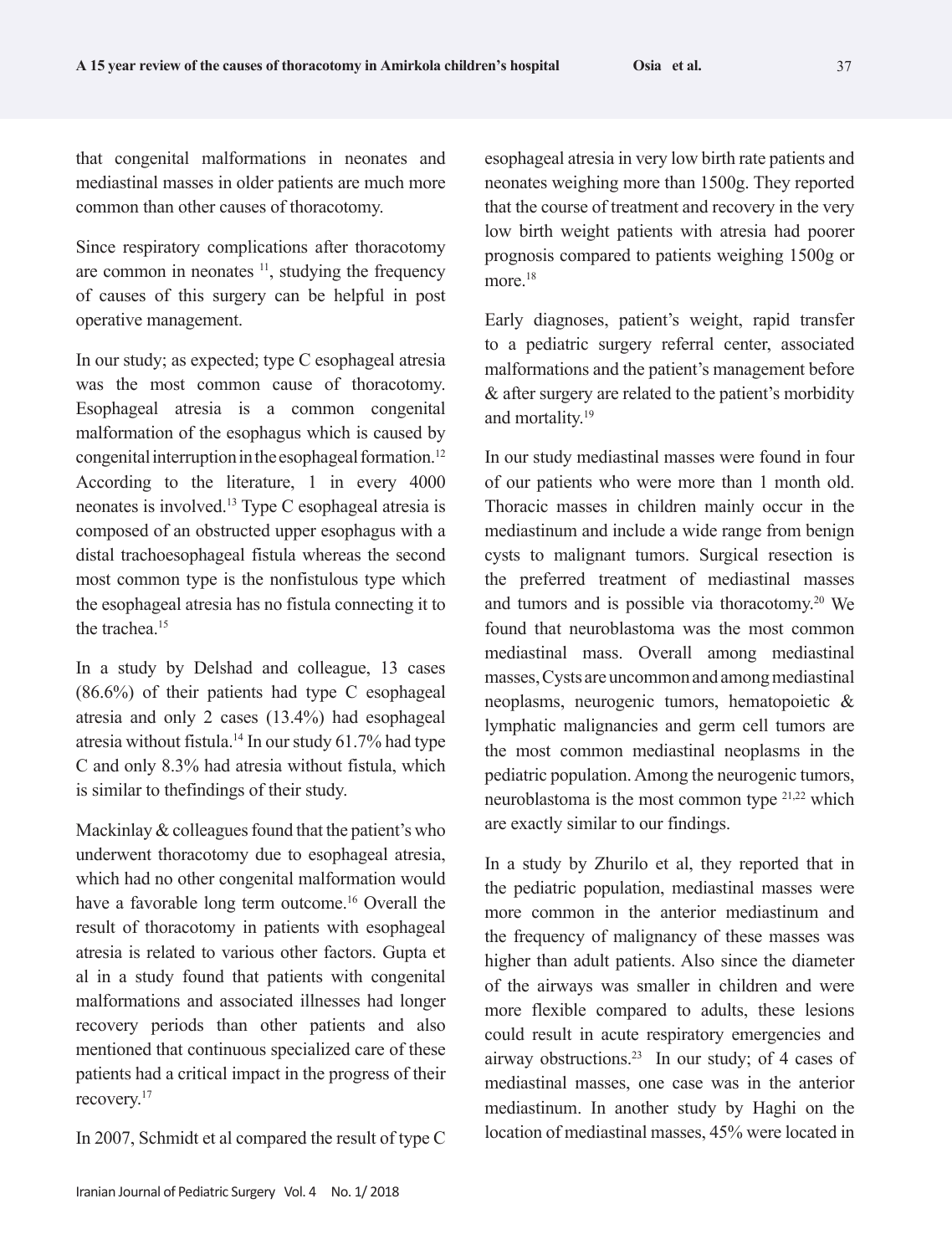the anterior mediastinum, 37% in the posterior and 18% in the middle mediastinum.24

Kulevu et al reported that among the malignant lesions, lymphoma (70%), neurogenic tumors (20%) and thymoma and germ cell tumors (5%) were the most common.<sup>25</sup> Whereas in another study by Lam and colleagues, neurogenic tumors had higher frequencies similar to our study.26 In our study neuroblastoma was the most common mass. This difference may be due to the sample size and ethnic characteristics.

There are different illnesses in infants which may require surgical treatment.27 Mediastinal tumors constitute a large percentage of thoracic lesions in which surgery is a treatment option. Emphysema, pulmonary cysts and hydatid cysts are other thoracic lesions which have specific presentations which can be cured via thoracotomy.14 In our study, emphysema and mediastinal mass was found in 4 patients each (6.7%), hydatid cysts in 2 patients (3.3%) and lung cysts in one patient (1.7%).

Since associated conditions in esophageal atresia have an important role in the patient's morbidity and mortality, early diagnosis and timely management of these conditions would improve the prognosis of these patients. We also studied the associated conditions in our research. Forty cases (66.7%) had no associated illness but the remaining 20 cases (33.3%) had associated anomalies such as imperforated anus in 5 cases (8.3%), patent ductus arteriosus and renal agenesis each in 3 cases (5%). Other associated malformations with their frequencies are collected in **Table 2**.

The limitations of our study were the lack of the patient's symptoms and their follow up after surgery. Also we recommend further study in the patient's survival rate after thoracotomy.

# **Conclusion**

According to our study, type C esophageal atresia is the most common cause of thoracotomy in neonates. Congenital malformations are more common in neonates and mediastinal mass and infections are more common in older patients.

# **Conflict of Interest**

There is no conflict of interest.

# **References**

1 .Kanngiesser P, Florian L, Gisela H, et al: Thoracic surgery in children. European journal of Cardio-thoracic surgery 2005;28(1):50-5.

2 .Wyttenbach R, Vock P, Tschappeler H: Cross-sectional imaging with CT and/or MRI of pediatric chest tumors. European radiology 1998;8(6):1040-6.

3 .Hancock BJ, Di Lorenzo M, Youssef S, et al: Childhood primary pulmonary neoplasms. Journal of pediatric surgery 1993;28(9):1133-6.

4 .Cohen MC, Kaschula RO: Primary pulmonary tumors in childhood: a review of 31 years' experience and the literature. Pediatric pulmonology 1992;14(4):222-32.

5 .Dishop MK, Kuruvilla S: Primary and metastatic lung tumors in the pediatric population: a review and 25-year experience at a large children's hospital. Archives of pathology & laboratory medicine 2008;132(7):1079-103.

6 .Costa Junior Ada S, Perfeito JA, Forte V: Surgical treatment of 60 patients with pulmonary malformations: what have we learned? Jornal brasileiro de pneumologia: publicacao oficial da Sociedade Brasileira de Pneumologia e Tisilogia 2008;34(9):661-6.

7 .Laberge JM, Puligandla P, Flageole H: Asymptomatic congenital lung malformations. Seminars in pediatric surgery 2005;14(1):16-33.